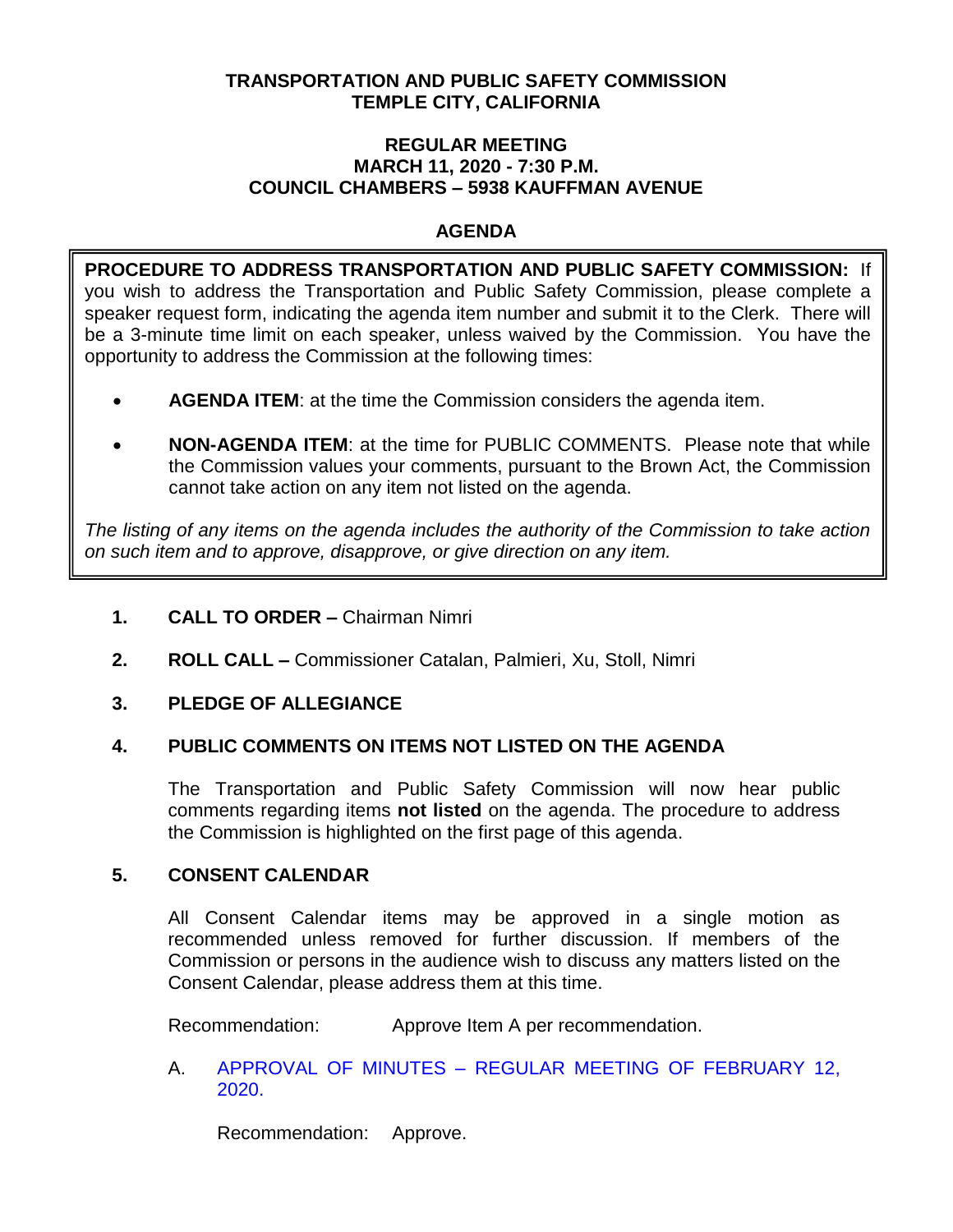## **6. PARKING CITATION HEARINGS**

Please note that the hearing is an informal proceeding and the rules of evidence required in a court trial do not apply.

### *Hearing Procedures:*

- When your case is called, approach the podium and state your name and address for the record.
- State whether or not you are the registered owner of the vehicle cited. If you are not the owner, please state your relationship to the owner.
- If you have a witness testifying on your behalf, the witness may be asked to wait in the lobby until called by the Commission.
- Present your case to the Commission. If you are submitting any documents or photographs relevant to your case, they will be retained by the City as part of the official file.
- The Commission will render a decision to uphold or dismiss your citation. A written notification of the Commission's decision will be mailed to you.
- If your citation is upheld, you may appeal the decision of the Commission to the Los Angeles Superior Court – Stanley Mosk Courthouse. You must file your appeal within 30 days from the date the written notification is mailed to you.

# **A. HEARINGS IN PERSON**

|    | 1. | <b>Zhi Fang Shen</b>       | <b>Citation No. TC030011822</b> |
|----|----|----------------------------|---------------------------------|
|    | 2. | <b>Ashley Meadows</b>      | <b>Citation No. TC030010555</b> |
|    | 3. | <b>John Rosolanka</b>      | <b>Citation No. TC030012239</b> |
|    | 4. | <b>Brian Easton</b>        | <b>Citation No. TC030012055</b> |
|    | 5. | <b>Brian Easton</b>        | <b>Citation No. TC030012056</b> |
|    | 6. | <b>Sarina Truong</b>       | <b>Citation No. TC010016220</b> |
|    | 7. | <b>Amanda Berger</b>       | <b>Citation No. TC030012197</b> |
|    | 8. | <b>Huang Kuanhua</b>       | Citation No. TC010015997        |
|    | 9. | Man Sum Ng                 | Citation No. TC010016428        |
|    |    |                            |                                 |
| В. |    | <b>WRITTEN DECLARATION</b> |                                 |
|    |    |                            |                                 |
|    |    | <b>Edith Lucero</b>        | <b>Citation No. TC040002042</b> |
|    |    |                            |                                 |

- **7. UNFINISHED BUSINESS** None
- **8. NEW BUSINESS** None
- **9. COMMUNICATIONS** None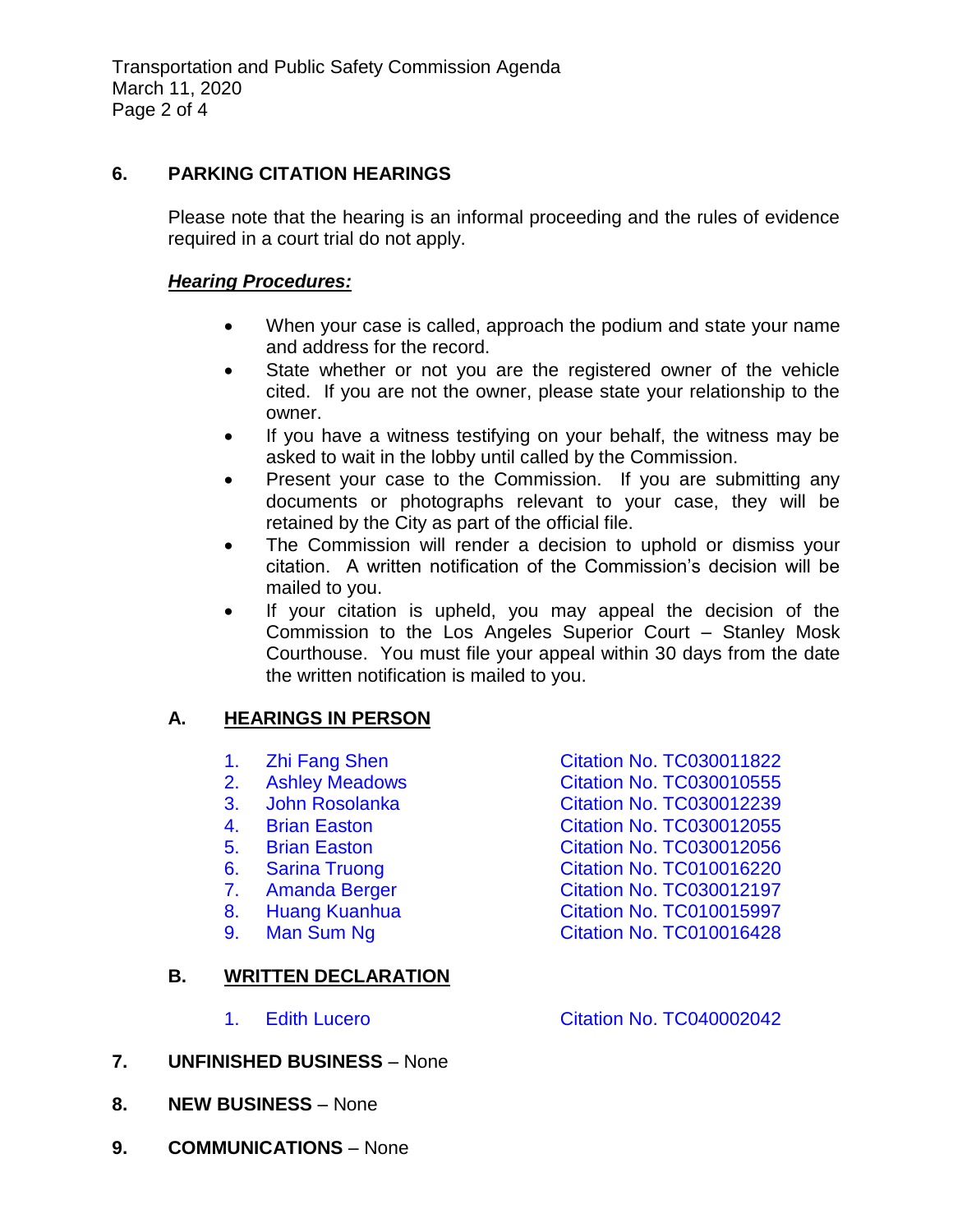## **10. ADDITIONAL PUBLIC COMMENTS ON ITEMS NOT LISTED ON THE AGENDA**

The Transportation and Public Safety Commission will now hear additional public comments regarding items **not listed** on the agenda. The procedure to address the Commission is highlighted on the first page of this agenda.

### **11. MATTERS FROM CITY OFFICIALS**

### **12. COMMISSION ITEMS SEPARATE FROM THE REGULAR AGENDA**

- A. COMMISSIONER CATALAN
- B. COMMISSIONER PALMIERI
- C. COMMISSIONER XU
- D. VICE CHAIRMAN STOLL
- E. CHAIRMAN NIMRI

### **13. ADJOURNMENT**

The next regular meeting of the Transportation and Public Safety Commission will be held on March 25, 2020 at 7:30 p.m. in the Council Chambers, 5938 Kauffman Avenue, Temple City.

#### **NEXT REGULAR MEETING OF:**

| CITY COUNCIL                                | 7:30 P.M.   | Mar. 17. 2020 |
|---------------------------------------------|-------------|---------------|
| <b>PARKS &amp; RECREATION COMMISSION</b>    | 7:30 P.M.   | Mar. 18. 2020 |
| PLANNING COMMISSION                         | 7:30 P.M.   | Mar. 24. 2020 |
| TRANSPORTATION AND PUBLIC SAFETY COMMISSION | 7:30 P.M.   | Mar. 25. 2020 |
| YOUTH COMMITTEE                             | $5:30$ P.M. | Mar. 26. 2020 |

Notice: Staff reports or other written documentation relating to each item of business of this Agenda are available for viewing on the City's website at [www.templecity.us](http://www.templecity.us/) and are on file in the Community Development Department located at City Hall, 9701 Las Tunas Drive, Temple City, California, and are available for review during regular office hours.

In compliance with the American with Disabilities Act, if you need special assistance to participate in this meeting, please contact the Secretary at (626) 285-2171. Notification 48 hours prior to the meeting will enable the City to make reasonable arrangements to ensure accessibility to this meeting.